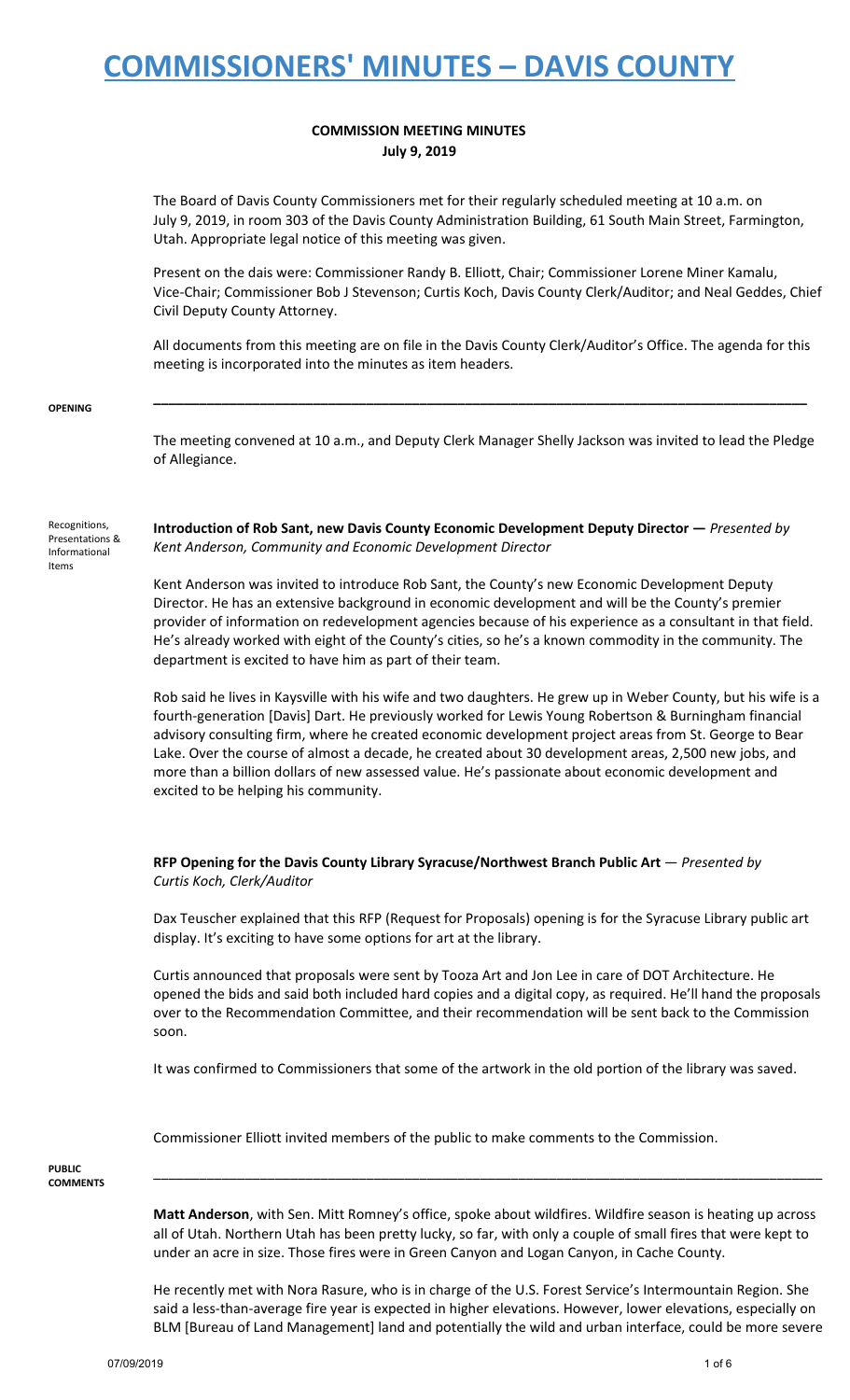because of grass growth tied to the rain and snow. That grass has dried out quite quickly. The Senator's staff is doing its best to let citizens know that they need to create defensible space around their homes, which means cutting back trees and grasses, so that if a fire does occur it will be easier for firefighters to go in and protect those structures. The Senator's office is in constant contact with the Forest Service and BLM. They let the staff know immediately when a fire sparks. The region can expect a warmer than average summer from here on out, but more precipitation than average is also expected. Of course, it's not an exact science, and things can change. There will always be wildfires.

**Spencer Hadlock**, a Layton City resident who is also a teacher, addressed the Commission on the topic of animal control. He said his request for an Animal Control officer to visit his neighbor, who has six dogs on his property, has been on a list for the past month. An Animal Control officer did go to the residence in question last night, and the neighbors responded that they only had two dogs. He's concerned about waiting a month only to be told that his neighbor lied to the Control Officer. He posed a couple of questions to the Commission: It seems like animal control is short-handed. What are the short term goals for addressing that short-handedness? What are the long-term goals? What better ways can cities interact with the County regarding Animal Control? There are 70,000-plus students out of school during daytime hours, the days are longer, and the heat gets hotter, all of which cause an uptick in serious animal control issues. He feels that non-compliance issues are pushed to the side in those conditions. He'd like to see his questions addressed.

Commissioner Elliott said he's over Animal Control and invited Mr. Hadlock to speak with him after the meeting.

#### **BUSINESS/ ACTION**

Amendment #2019-406 to Davis County Leave Benefits Policy #140 to award incentive vacation leave

**Amendment #2019-406 to Davis County Leave Benefits Policy #140 to award incentive vacation leave** — *Presented by Debra Alexander, Davis County Human Resources Director*

**\_\_\_\_\_\_\_\_\_\_\_\_\_\_\_\_\_\_\_\_\_\_\_\_\_\_\_\_\_\_\_\_\_\_\_\_\_\_\_\_\_\_\_\_\_\_\_\_\_\_\_\_\_\_\_\_\_\_\_\_\_\_\_\_\_\_\_\_\_\_\_\_\_\_\_\_\_\_\_\_\_\_\_\_\_\_\_\_**

A proposal was presented to amend the Davis County Leave Benefits Policy #140. The policy change was discussed in the last Budget Committee session. The amendment to the leave policy awards an extra 80 hours of vacation leave to senior administrators, department heads, department directors, deputy directors, one assistant director, and chief deputies. The added vacation leave is only to be used during the calendar year in which it is awarded.

Most organizations have plans to award vacation incentives to attract candidates to senior level positions and ensure they are retained. At the State, senior administrators in these types of positions accrue vacation hours, and they become part of what gets cashed out at the point and time they retire. This proposed policy is time-limited, so it doesn't go to accruals. The hours are "use or lose," so the people receiving them are incentivized to use them. The County wants to promote a healthy work/life balance, particularly with people who are sometimes working 24-7. The County also wants to be competitive to attract great people to work here.

Attached to the proposal is an agreement which the individuals who receive these hours will sign. It is a communication instrument explaining the terms of the deal and how it's going to work.

> Motion to Approve: Com. Stevenson Seconded: Com. Kamalu All voted Aye

Memo of Understanding #2019-407 with Weber State University partner on projects with students and classes

**Memo of Understanding #2019-407 with Weber State University to partner on projects with students and classes** — *Presented by Shelly Jackson, Davis County Deputy Clerk Manager*

A request was made to approve the renewal of the County's Memorandum of Understanding with Weber State University. The MOU first started in September of last year, and a little progress was made, but the renewal period for the University is during the summer. The Clerk's Office would like to start having some students come into the office, especially to help with elections.

It was noted that Shelly worked out a similar arrangement with WSU when she worked for Weber County. It provides an opportunity for students to engage in, on the Clerk's side, career paths that generally aren't offered at a university — but there are career paths in elections. As the County continues its launch of the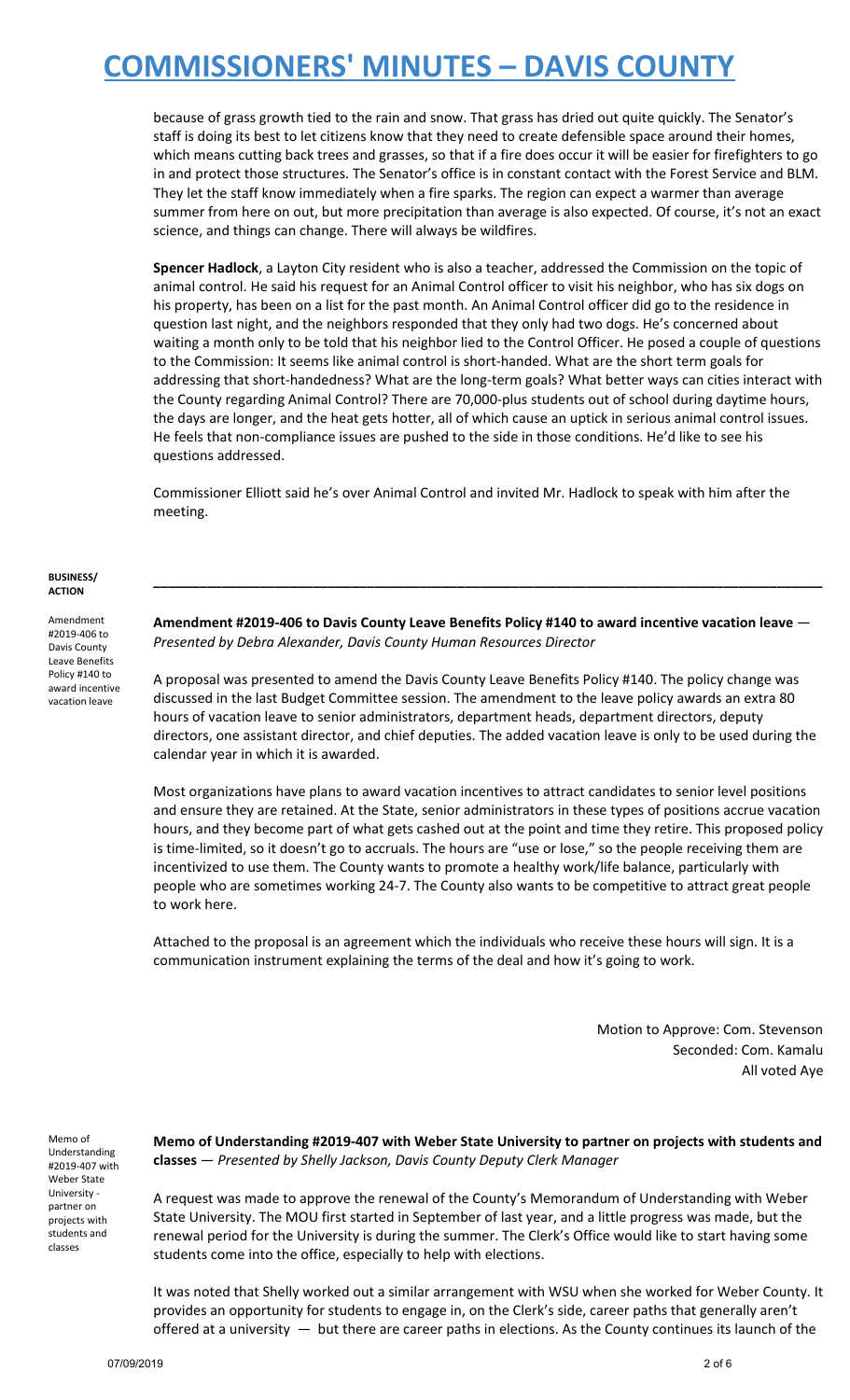Tyler Munis program, the Clerk/Auditor's Office could leverage the agreement to help accomplish work for which the County doesn't have manpower. The interns would be paid - if they're giving value, the County will return value. It's an excellent opportunity to engage a resource that has not been involved in the office and potentially engage that resource throughout the County moving forward. The University would like County employees to mentor students, so each party is getting something from it. The contract period is 07/01/2019 to 06/30/2020. There is no dollar amount associated with the agreement.

> Motion to Approve: Com. Stevenson Seconded: Com. Kamalu All voted Aye

Amendment #2015-445-E with Utah Department of Health - update work plan activities for new fiscal year and adjust funding for Tobacco Contract

**Amendment #2015-445-E with Utah Department of Health to update work plan activities for the new fiscal year and adjust funding for Tobacco Contract** — *Presented by Brian Hatch, Davis County Health Director*

An updated amendment to a contract with the Utah Department of Health was presented. The amendment provides tobacco funding from the Master Settlement Agreement that comes federally to the County to fight tobacco issues that still exist in the community. Most of the money is used for preventive services, such as education, enforcement of selling, and compliance, but the County Health Department also does do many referrals to programs to quit smoking. The contract period is 07/01/2019 to 06/30/2020. The receivable amount is \$234,225.33.

> Motion to Approve: Com. Kamalu Seconded: Com. Stevenson All voted Aye

Resolution #2019-408 approving Interlocal Cooperation Agreement with Layton City for distribution of Tourism Grant Award

**Resolution #2019-408 approving Interlocal Cooperation Agreement with Layton City for distribution of Tourism Grant Award** — *Presented by Jessica Merrill, Davis County Tourism Deputy Director*

A resolution approving an interlocal cooperation agreement between Layton City and Davis County was presented. The resolution pertains to an agreement for grant funds for the Kenley Amphitheater. The Tourism Tax Advisory Board (TTAB), of last year, approved bringing this to the Commission for ultimate approval of a \$350,000 grant for an expansion that will be done by next month.

In August, when the project is complete, the Commission will present the check.

Motion to Approve: Com. Kamalu Seconded: Com. Stevenson All voted Aye

Interlocal Agreement #2019-408 with Layton City for Tourism Tax Advisory Board (TTAB) Grant for Kenley Amphitheater

**Interlocal Agreement #2019-408 with Layton City for Tourism Tax Advisory Board (TTAB) Grant for Kenley Amphitheater** — *Presented by Jessica Merrill, Davis County Tourism Deputy Director*

The interlocal cooperation agreement between Layton City and Davis County was presented. The contract period is 07/01/2019 to 12/31/2019. The payable amount is \$350,000.

> Motion to Approve: Com. Stevenson Seconded: Com. Kamalu All voted Aye

Subgrantee Agreement # 2019-409 with South Davis

**Subgrantee Agreement #2019-409 with South Davis Metro Fire Agency for Community Development Block Grant (CDBG) FY19-20 program funding for a Mueller Park Fire Station project** — *Presented by*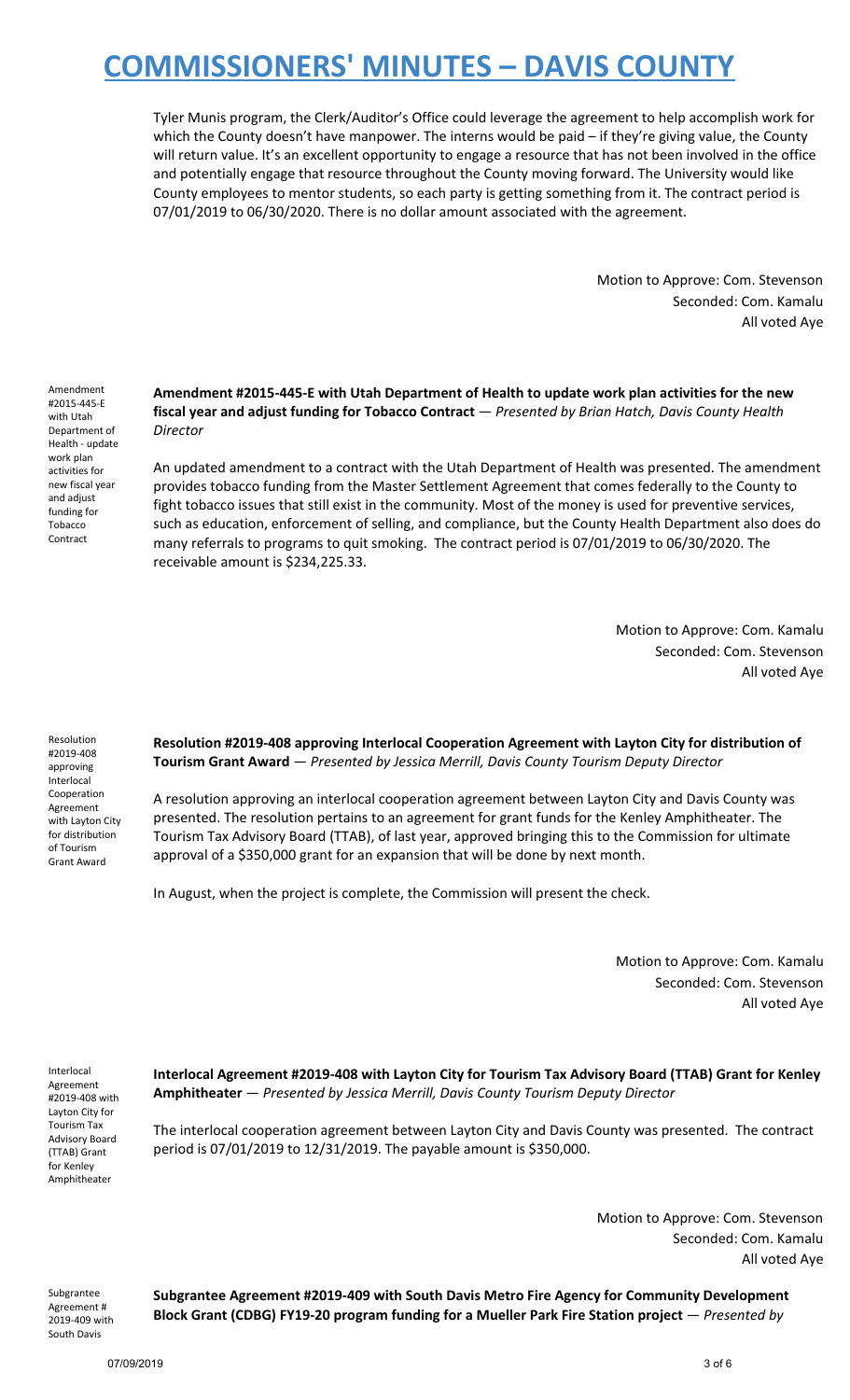Metro Fire Agency for CDBG FY19-20 program funding for Mueller Park Fire Station project

*Stephen Lyon, Davis County Grants Administrator*

A subgrantee agreement with the Davis Metro Fire Agency was presented. The agreement is for Community Development Block Grant (CDBG) money, for the FY 19-20 program year, to make improvements to the Mueller Park Fire Station. Specifically it's paying for seismic upgrades for this fire station, which is needed for that area and the community. The contract period is 7/1/2019 to 6/30/2019 [6/30/2020]. The payable amount is \$100,000.

> Motion to Approve: Com. Stevenson Seconded: Com. Kamalu All voted Aye

Subgrantee Agreement #2019-410 with Davis Community Learning Center for Promise Bountiful - (CDBG) FY19-20 program funding for Family Support Services Project **Subgrantee Agreement #2019-410 with Davis Community Learning Center for Promise Bountiful — Community Development Block Grant (CDBG) FY19-20 program funding for Family Support Services Project** — *Presented by Stephen Lyon, Davis County Grants Administrator*

A subgrantee agreement with Davis Community Learning Center—Promise Bountiful was presented. The agreement is for CDGB grant funds for FY 19-20, for a Family Support Services project at Title I schools in Bountiful. Davis Community Learning Centers are doing great work with elementary children, and even preschool age children. There are three schools they're working within Bountiful. Helping at very young ages pays off in a big way to keep them on a good path, especially with education. The contract period is 07/01/2019 to 06/30/2020. The payable amount is \$25,000.

> Motion to Approve: Com. Kamalu Seconded: Com. Stevenson All voted Aye

Commissioner Stevenson moved to recess to Board of Equalization. Commissioner Kamalu seconded the motion. All voted Aye.

**\_\_\_\_\_\_\_\_\_\_\_\_\_\_\_\_\_\_\_\_\_\_\_\_\_\_\_\_\_\_\_\_\_\_\_\_\_\_\_\_\_\_\_\_\_\_\_\_\_\_\_\_\_\_\_\_\_\_\_\_\_\_\_\_\_\_\_\_\_\_\_\_\_\_\_\_\_\_\_\_\_\_\_\_\_\_\_\_**

**BOARD OF EQUALIZATION**

Property Tax Register

Property Tax Register matters were presented by Curtis Koch, Davis County Clerk/Auditor, as follows:

Commissioners were asked to consider, under Auditor's Adjustments, two corrections for veteran exemptions to abate taxes. Under Assessor's Adjustments, there was a personal property penalty waiver report. Under Corrections, there was a report with various Assessor-initiated corrections.

> Motion to Approve: Com. Kamalu Seconded: Com. Stevenson All voted Aye

Commissioner Kamalu moved to reconvene Commission Meeting. Commissioner Stevenson seconded the motion. All voted Aye.

**\_\_\_\_\_\_\_\_\_\_\_\_\_\_\_\_\_\_\_\_\_\_\_\_\_\_\_\_\_\_\_\_\_\_\_\_\_\_\_\_\_\_\_\_\_\_\_\_\_\_\_\_\_\_\_\_\_\_\_\_\_\_\_\_\_\_\_\_\_\_\_\_\_\_\_\_\_\_\_\_\_\_\_\_\_\_\_\_**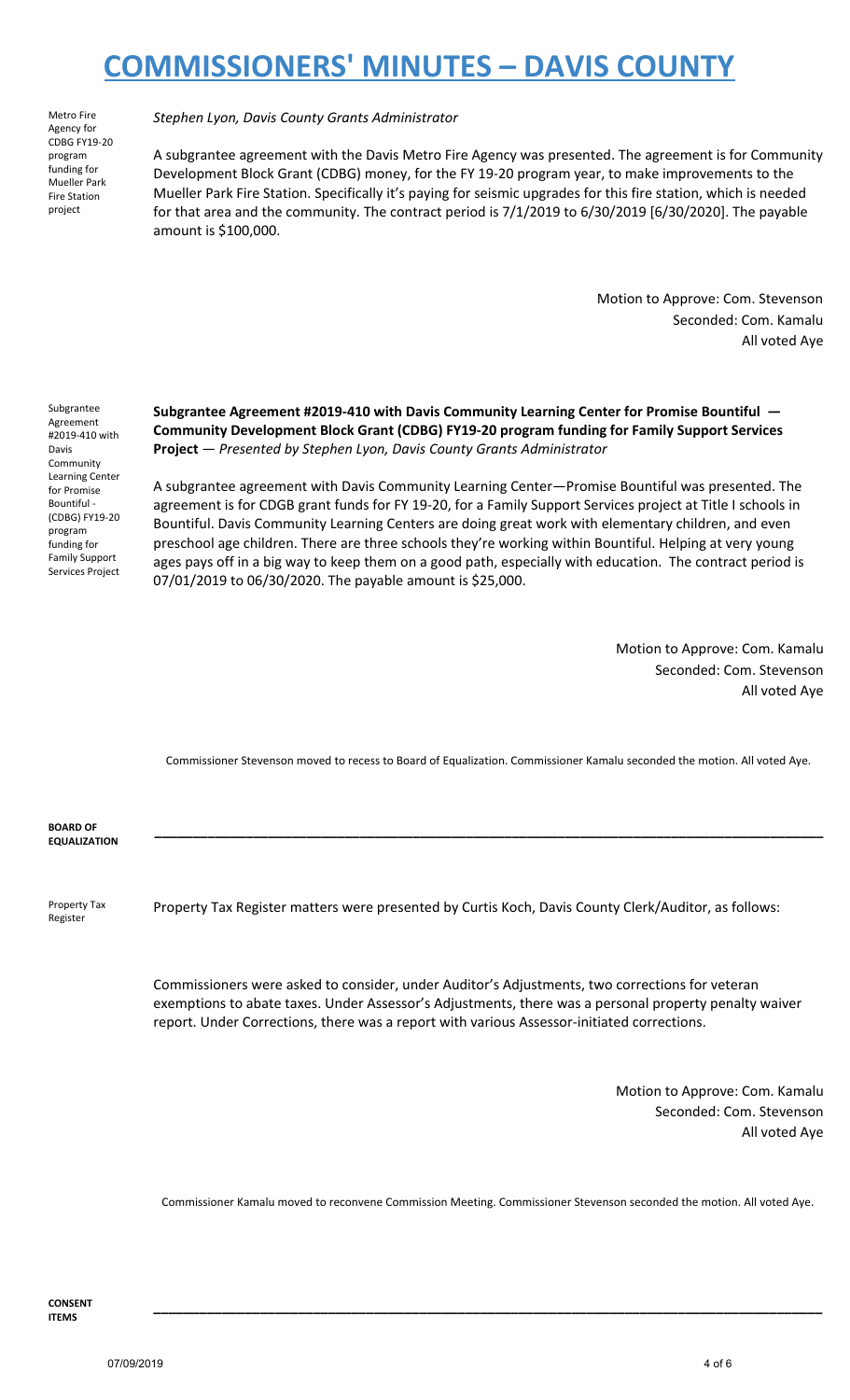#### Check Registers **Check Registers**

Check Registers were approved.

Motion to Approve: Com. Kamalu Seconded: Com. Stevenson All voted Aye

Indigent Hardship Abatement Register

#### **Indigent Hardship Abatement Register**

The Indigent Abatement Register was presented, with a motion for approval of property tax abatement for the following names:

Kristy L Smith

Beverly Villalobos

Motion to Approve: Com. Kamalu Seconded: Com. Stevenson All voted Aye

**COMMISSION COMMENTS**

> **Commissioner Elliott** noted that last week was the Fourth of July – a great time to celebrate the birthday of this beautiful country. Commissioners had the opportunity to celebrate, with other elected officials, at parades in West Point and Layton.

> **\_\_\_\_\_\_\_\_\_\_\_\_\_\_\_\_\_\_\_\_\_\_\_\_\_\_\_\_\_\_\_\_\_\_\_\_\_\_\_\_\_\_\_\_\_\_\_\_\_\_\_\_\_\_\_\_\_\_\_\_\_\_\_\_\_\_\_\_\_\_\_\_\_\_\_\_\_\_\_\_\_\_\_\_\_\_\_\_**

KUTV News saw that Commissioner Elliott had attended an Envision Utah meeting focused on preparedness. They called to set up an interview on Friday afternoon, so he asked Sheriff Sparks to help with the interview. The interview focused on earthquake preparedness and what Davis County is doing to be prepared. They also interviewed Farmington Fire Chief Guido [Smith]. The County is trying to prepare, but if a big one did hit it would be catastrophic for Davis County and the Wasatch Front. Jason Sorenson, the County's emergency preparedness coordinator, runs mock scenarios and the County has Emergency Operations Centers (EOCs) that will be put in place. Commissioner Elliott and Commissioner Stevenson also participated in a Promise Partnership event where they learned more. Everyone has got to have at least a 72-hour kit, plus water. If an earthquake does happen, County residents could be without sewer or water for at least six months. They were shown Corpus Christi as an example, which is kind of similar to Davis County, and the liquefaction they had during an earthquake because they're by a lake. In all of the land out west, the water was bubbling up in backyards like a private lake or spa. That is what Davis County would have. Also, in an emergency, people might have to build privies and use their backyards as restrooms for six months – that's what they had to do in Corpus Christi.

**Commissioner Kamalu** attended the first board meeting held for PARC, an organization that exists in Davis County, in Clearfield. They will be separating over the next year from Davis School District, as has happened in other places all over the U.S., where part of the school district focuses on teaching employable skills to individuals with disabilities who are 18-years and older. They give them work in-house, and also teach them skills, and help connect them to employment outside the facility. These are individuals who have mental or physical disabilities but still can contribute and work and come together and enrich their lives and their families lives and do helpful work.

Commissioner Kamalu had a deep tour of the PARC facility four months ago, but now there's a board working on becoming their own entity. PARC does all of the cleaning for Hill Air Force Base and has a contract with them that's worth much money and does great things for the Base.

She attended that first board meeting, with a few other individuals who are serving, and said it was impressive. They would like help coming up with a new name for the acronym "PARC." PARC stands for Pioneer Adult Rehabilitation Center. They don't love the name. If anyone can come up with a new meaning for PARC – and they're trying to keep the letters, which makes it tricky – the Commissioner said she might personally give a prize. It's nice to know something like that exists in our County, she added.